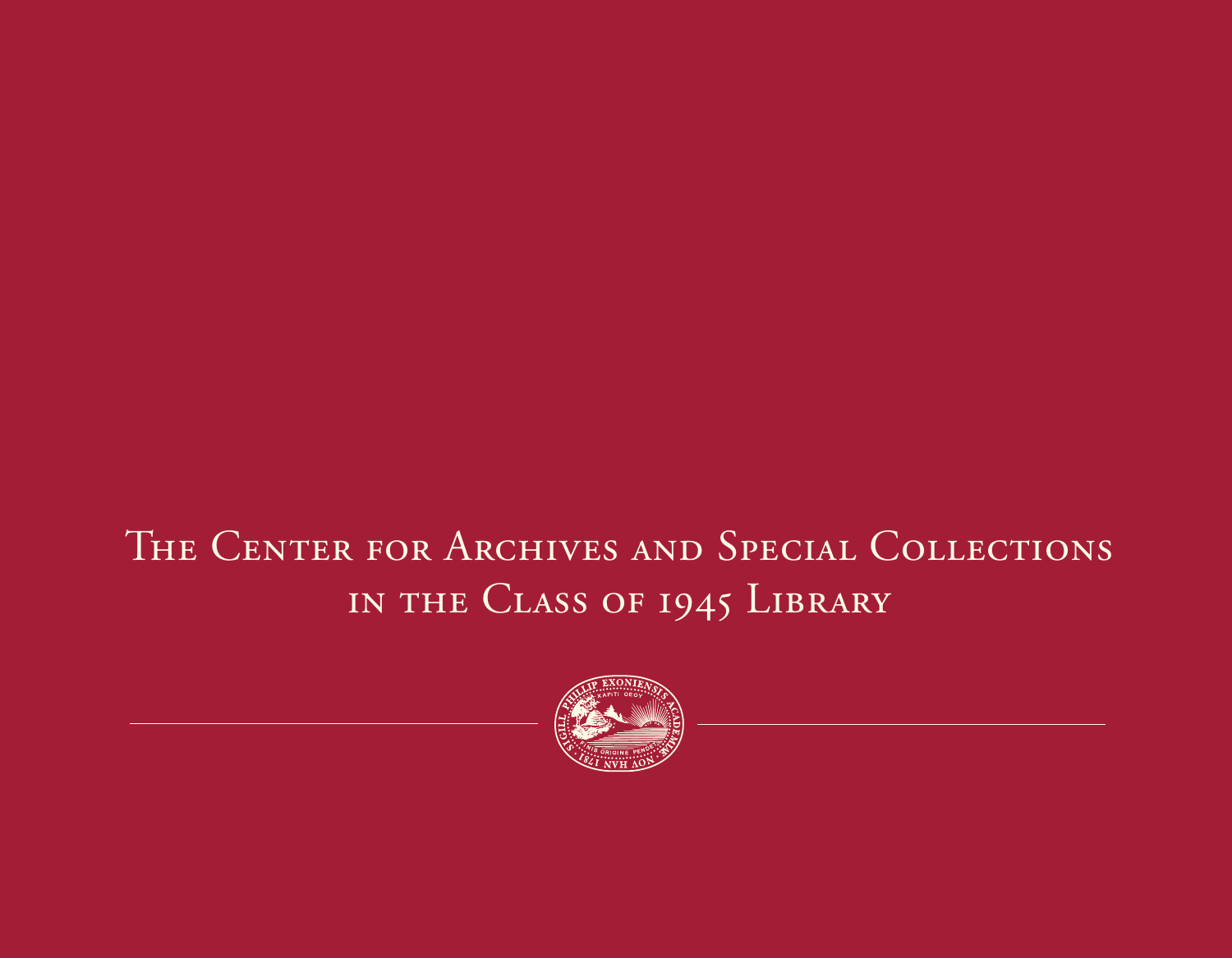33. The said John Phillips, for myself, my hear excu-Store & administrators, do heroby covenant grant and Eagree to Froith the said Arather & their successors, that I & will warrant and defend the before punted premises 8 3 to them farewer, against the lawful claims and Sademards of any person or persons whom wever, holding Sam by or under mes Likewise Elizabeth my Wife doth hereby freely & valuntarily relinquist all right of In Wilmoft whereof We have how unto set our hands & seals the securities of the day of May Anno Damini one Promined some hundred and eighty one. Juqued Jealed and Delivered in presence of John Nedlips Phil Elizabeth Shillips Jacobs Abbot Rochinghamp Jon 7 9 178 John Hilliger Esq & Elizabeth his conte cand this influencet to be their for ast and Your before me Phillips White of from S. R. Kinghum for Received & Recorded 11th Hanh 1752 Jam Rocks Rdr.  $Li<sub>113</sub>$  Jelagg.

Hale of Seio In the year of our abord, one than Comptione. land seven hundred & eighty one.

 $\mathcal{L}$ ,  $\partial$ .

An Ad to incorporate an Reademy in the Town of Eviter, by the name of the Pristips Excher deadeny.

theras, the iduction of youth, has ever been considered by the wife and good, area object of the highest consequence to the safety and rappingh of a veople; and an early period in life the mind early receive, and retains impressions; and is most supporter of the radiusals of useful knowledge: And whosen the Constable tohn Theilight of Exeter in the County of Rockingham ligner is desirous of giving to constees, herein after to the, appeainted, corbain tande and personal estate, todo, by vaid construction over appropriated, & expendit for the support of a publick thee School, or Eleaderny in the Town of Exolor; and wherear the execution of such an important delign, will be attended with very great embassassiontransceletiley an alt of Incorporation, said Trustees, and their successors that be authorized to commons & provention actions at case; and transact such other synthes, in a corporate capacity, as the subset of said desidency that requires. Be it therefore enacted by the Council

Original Deed of Gift by John & Elizabeth Phillips, 1781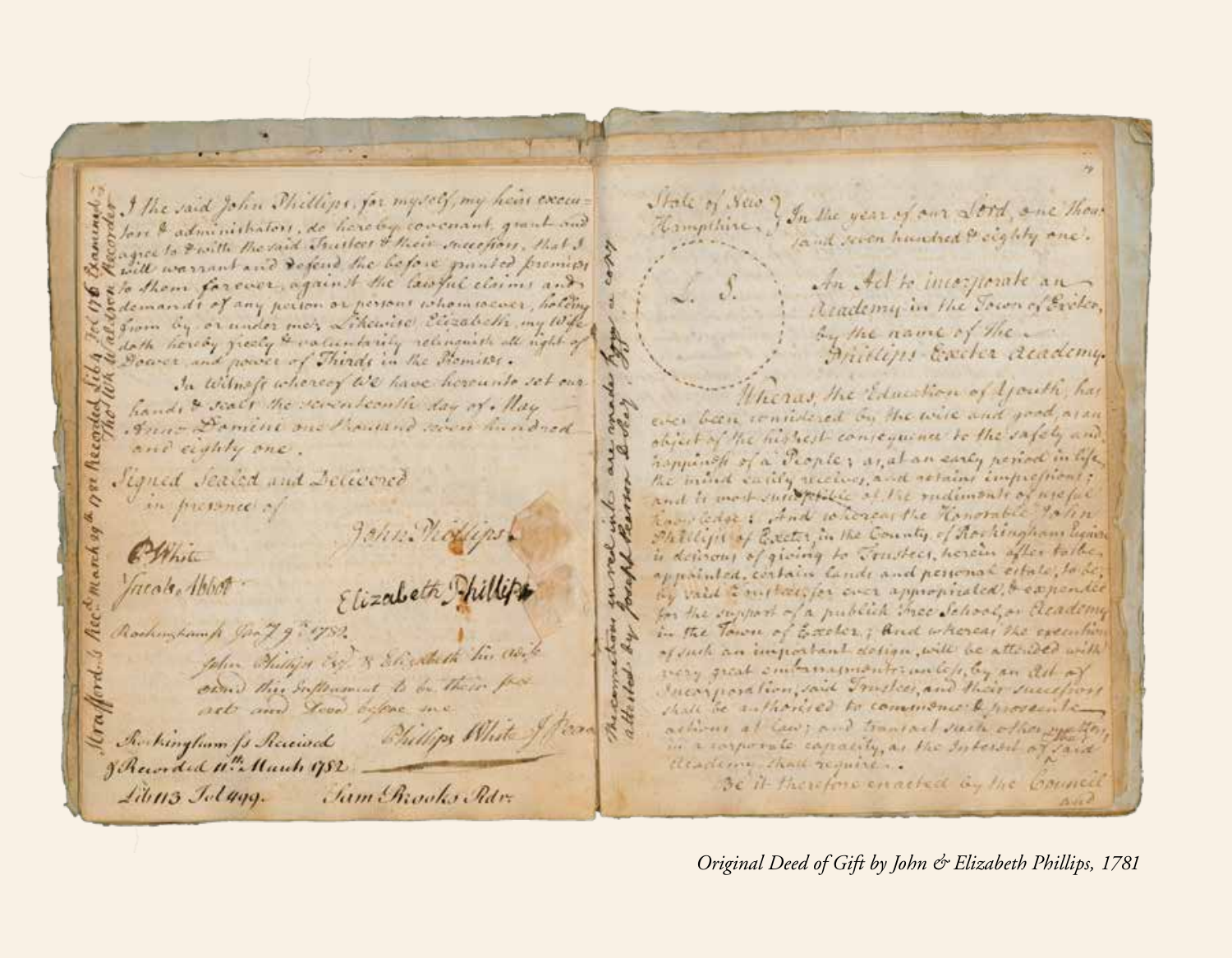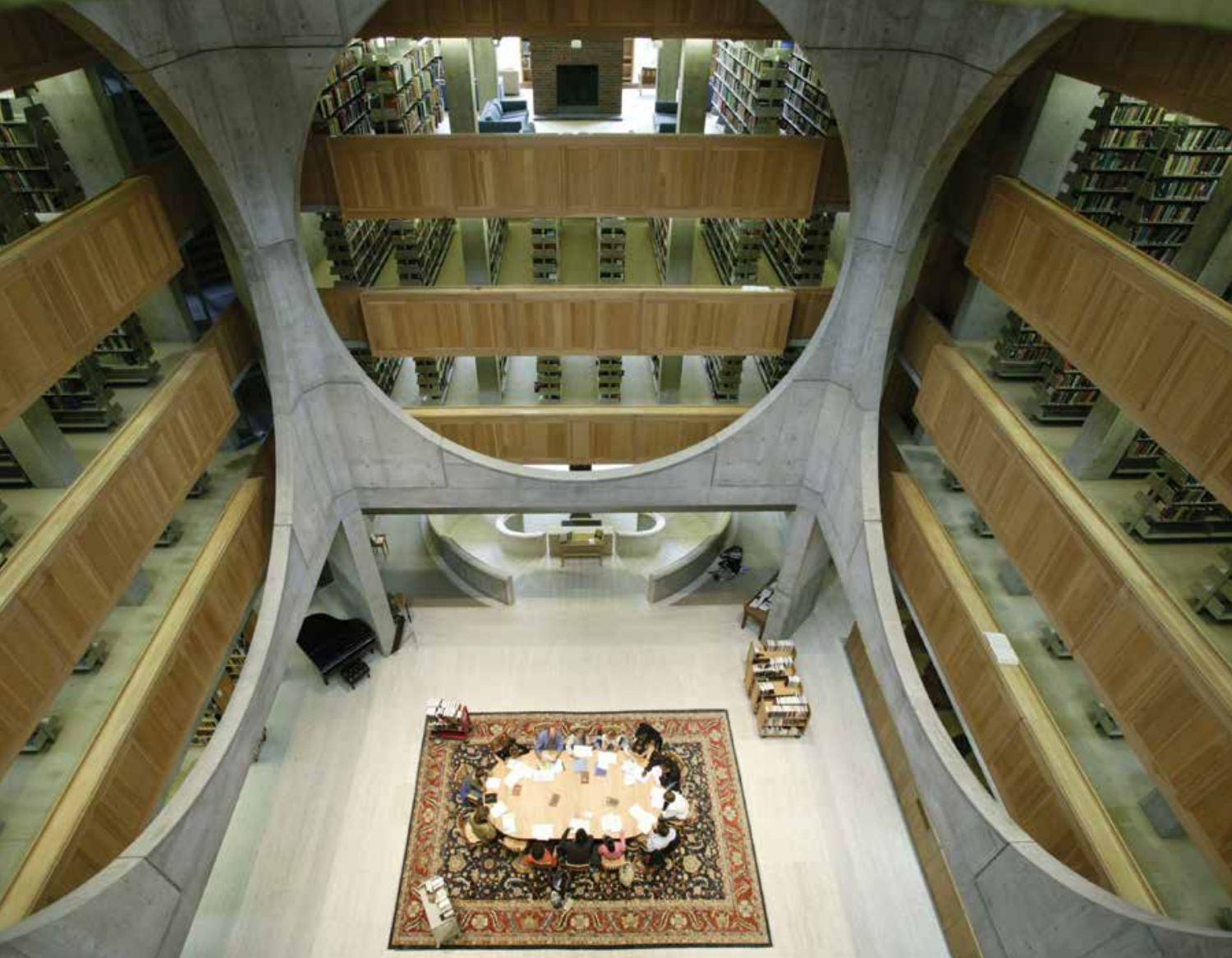**the role of libraries** in the digital age, and questions surrounding their relevance, has received increased attention in recent years.

But at Phillips Exeter Academy, the Class of 1945 Library remains central to the intellectual and social life of our community.

Continuous investment in Louis Kahn's architectural marvel underscores the Academy's commitment to enhancing programs for current Exonians while maintaining focus on future generations.

### This is a particularly exciting time for Exeter's famous library.

A multiyear building repair and renovation endeavor is poised to deliver much-needed improvements to the library's basement level. This effort will unite and showcase the Archives and the Special Collections in a new way, improving their access for Exeter students and teachers, as well as visiting alumni and scholars.

You can help.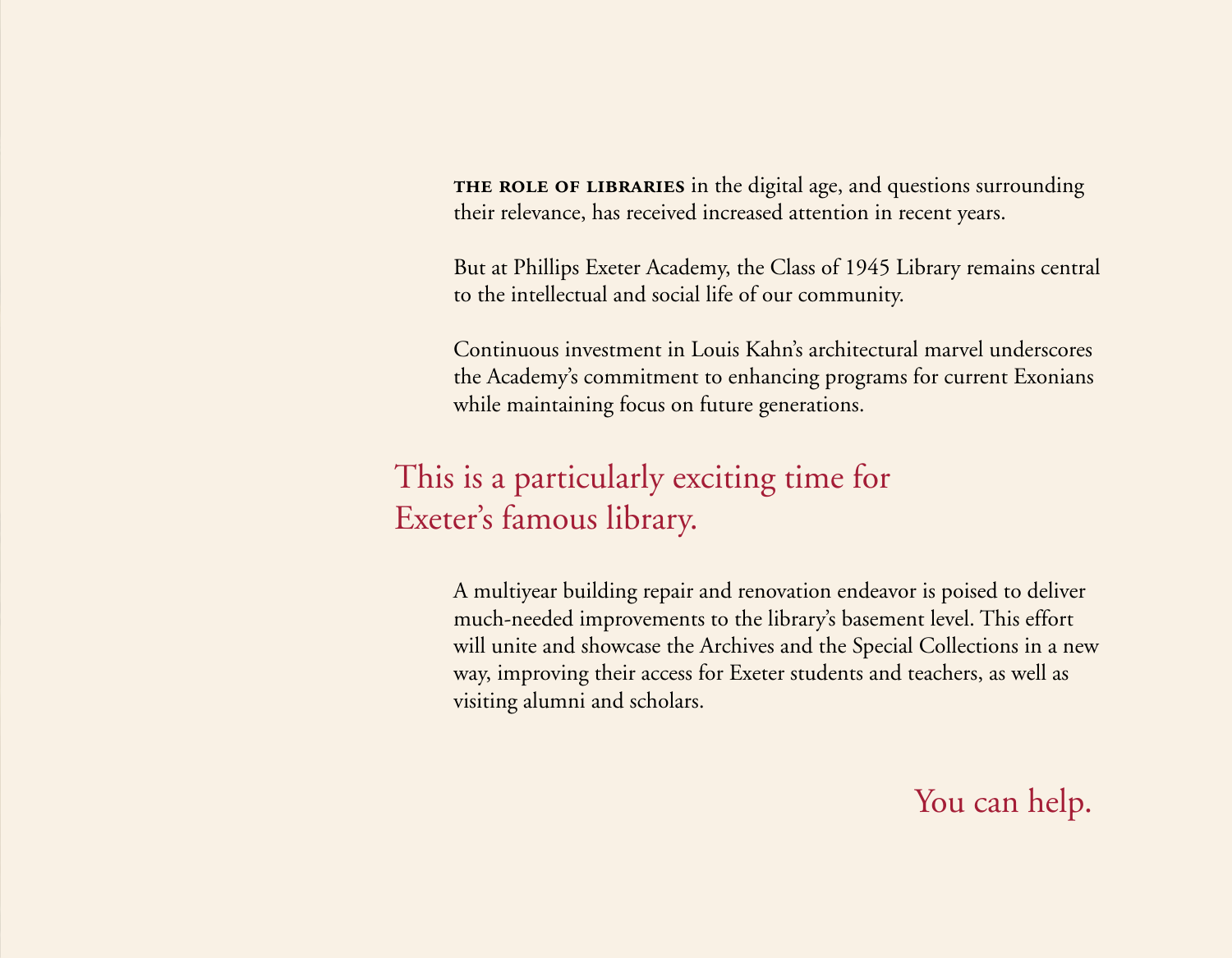### *The Center for Archives and Special Collections*

**PHILLIPS EXETER ACADEMY** maintains an impressive and valuable assortment of historical materials, many of which are not studied or appreciated due to the limitations of the physical space in which they are stored.

The Academy Archives, located in the library basement, serve as the official repository for the school's founding documents and other records of enduring historical value. The Archives preserve and make available for research a wide range of materials related to the Academy's history and identity, including publications, correspondence, meeting minutes, film footage and photographs.

These collections, with the stories and history they tell, are currently housed in cramped quarters, hidden from view and awaiting discovery. Environmental conditions threaten the long-term preservation of archival records. Limited space for storage and museum-quality exhibition makes it necessary to turn away some large collections.

On the fourth floor, the library's Special Collections contain rare books and maps, artworks and such treasures as leaves from illuminated medieval manuscripts (13th through 16th centuries) and a Shakespeare Second Folio. The Special Collections rooms are available by appointment only, and limited space precludes future growth.



*Shakespeare Second Folio, 1685*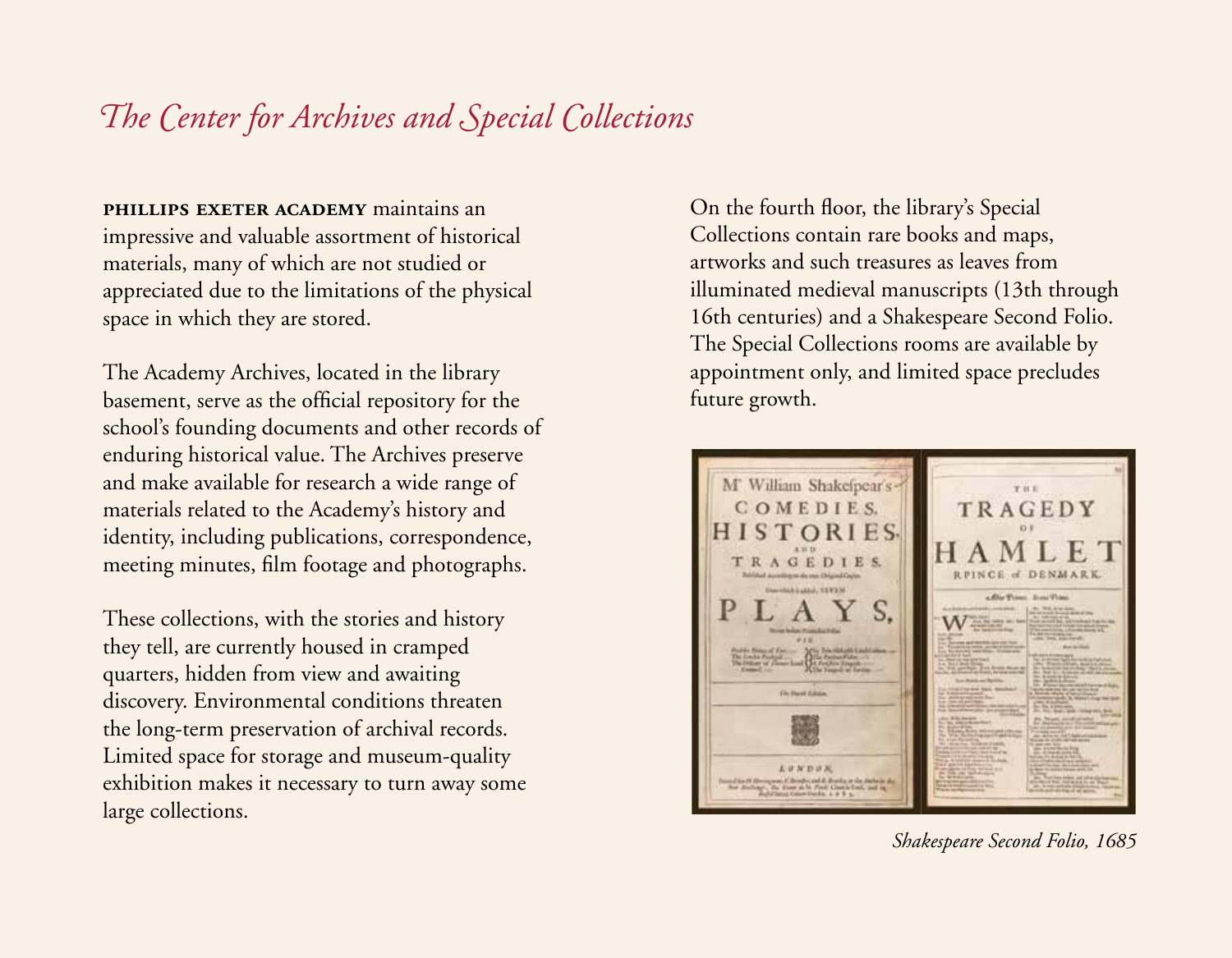

*Bringing together these exquisite collections, and reimagining the space in which they are housed, provides an exciting opportunity to responsibly sore and display valuable artifacts, allow for the growth of collections, and increase their use by sudents and teachers.*

*Phillips Exeter Academy Housing Map, 1914-1915*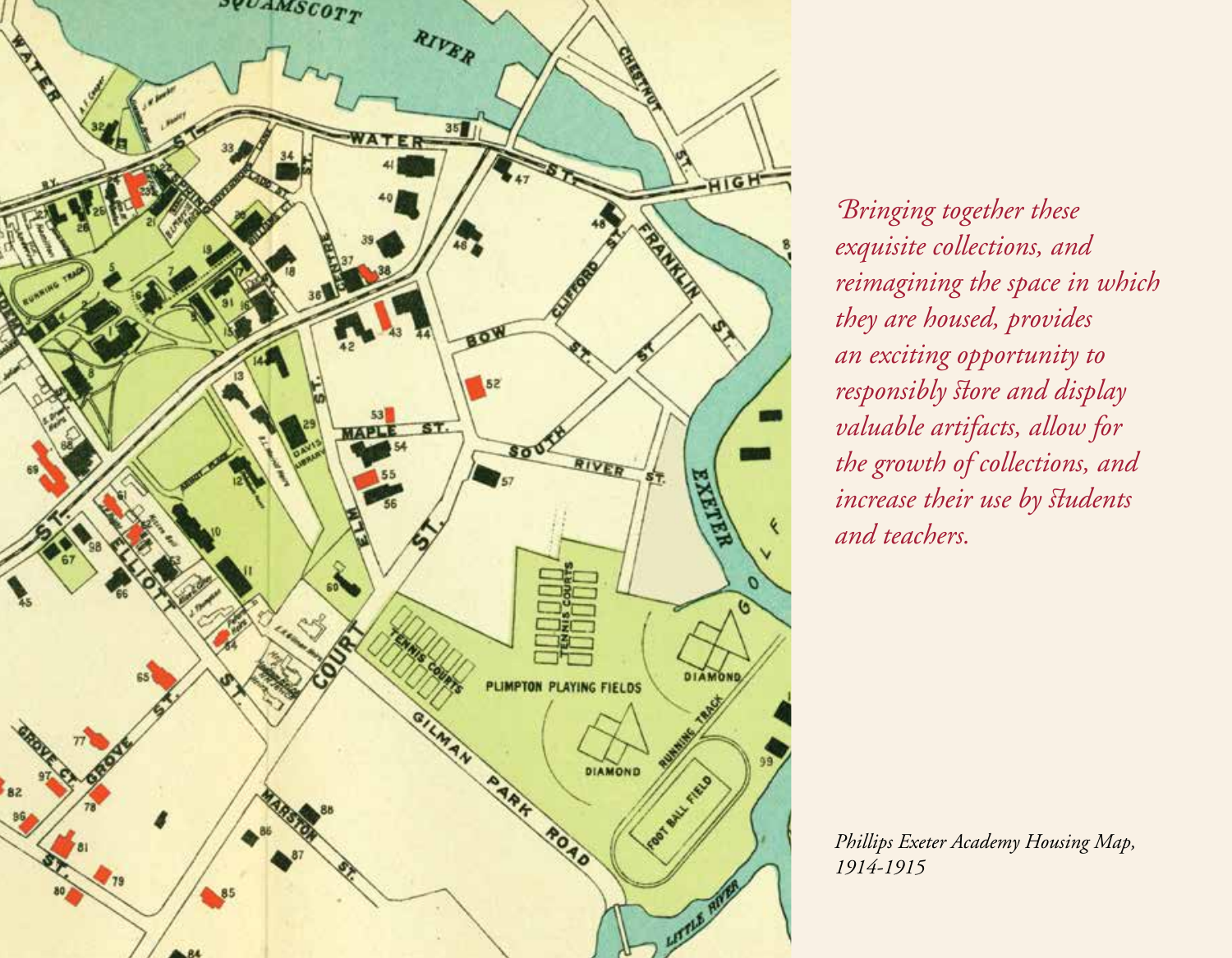

#### *Project Features*

The new center for archives and special collections will be an inviting destination for research and scholarship around the Academy's collections. The increased footprint with new lighting and colorful finishes and furnishings will enhance the ambiance and overall function of the library, while following the design aesthetic of the visionary Louis Kahn.

*Exeter vs. Andover Program Cover, 1945*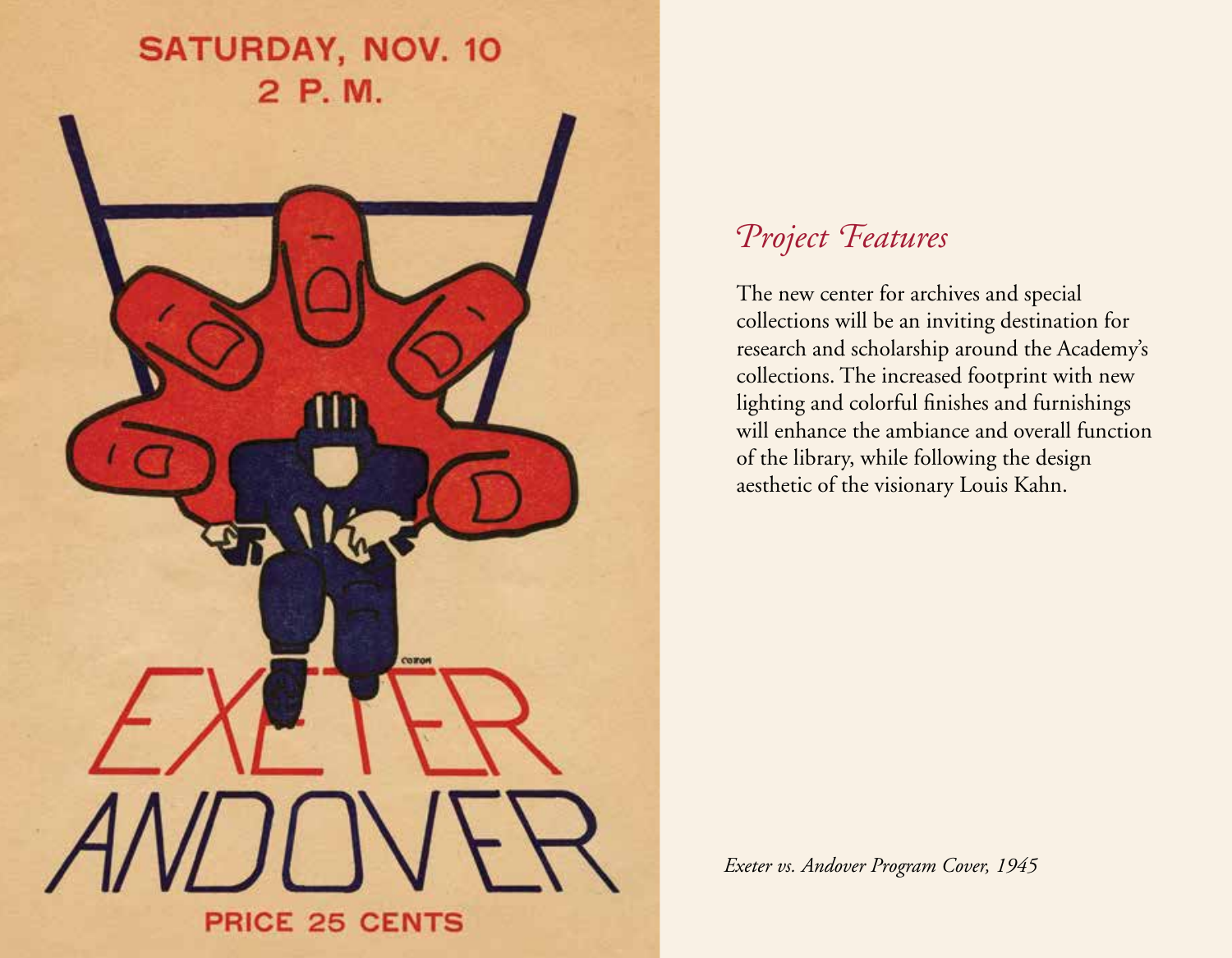# The project offers the following opportunities for naming and recognition:

- **• a new, central exhibition hall** providing a distinct and welcoming space for study, lectures and events. Exhibition cases will showcase changing displays of the rarest and most interesting objects in the collection, and open bookshelves will display the library's considerable collection of Exeter authors. Tables and comfortable seating for casual study will be easily reconfigured for coursework using collections, and for lectures and events with an audience of 50-75 people.
- **• a secure vault with a floor-to-ceiling glass** wall providing an up-close view on the contents and activities within. This unique, 700-square-foot windowed vault will invite spectators to learn about highlighted rare objects in the collection and observe how artifacts are conserved, stored and curated.
- **• a dedicated reading room and classroom**  for secure, efficient and comfortable use of the collections.
- **• a technology suite** equipped with advanced systems and work stations for the processing and digitization of archival materials.
- **• conservation areas** dedicated to the professional processing and restoration of collections. These spaces, attached to the vault, will allow staff to efficiently work with items in the collections, as well as share preservation processes with interested students and faculty.
- **• the offices of the head archivist and assistant archivist.** These staff offices will flank the reading room, ensuring professional assistance is always nearby.
- **THREE SECURE STORAGE ROOMS, totaling nearly** 2,000 square feet of climate-controlled archival space. These rooms will enhance preservation of sensitive materials and provide room for the Academy collections to grow.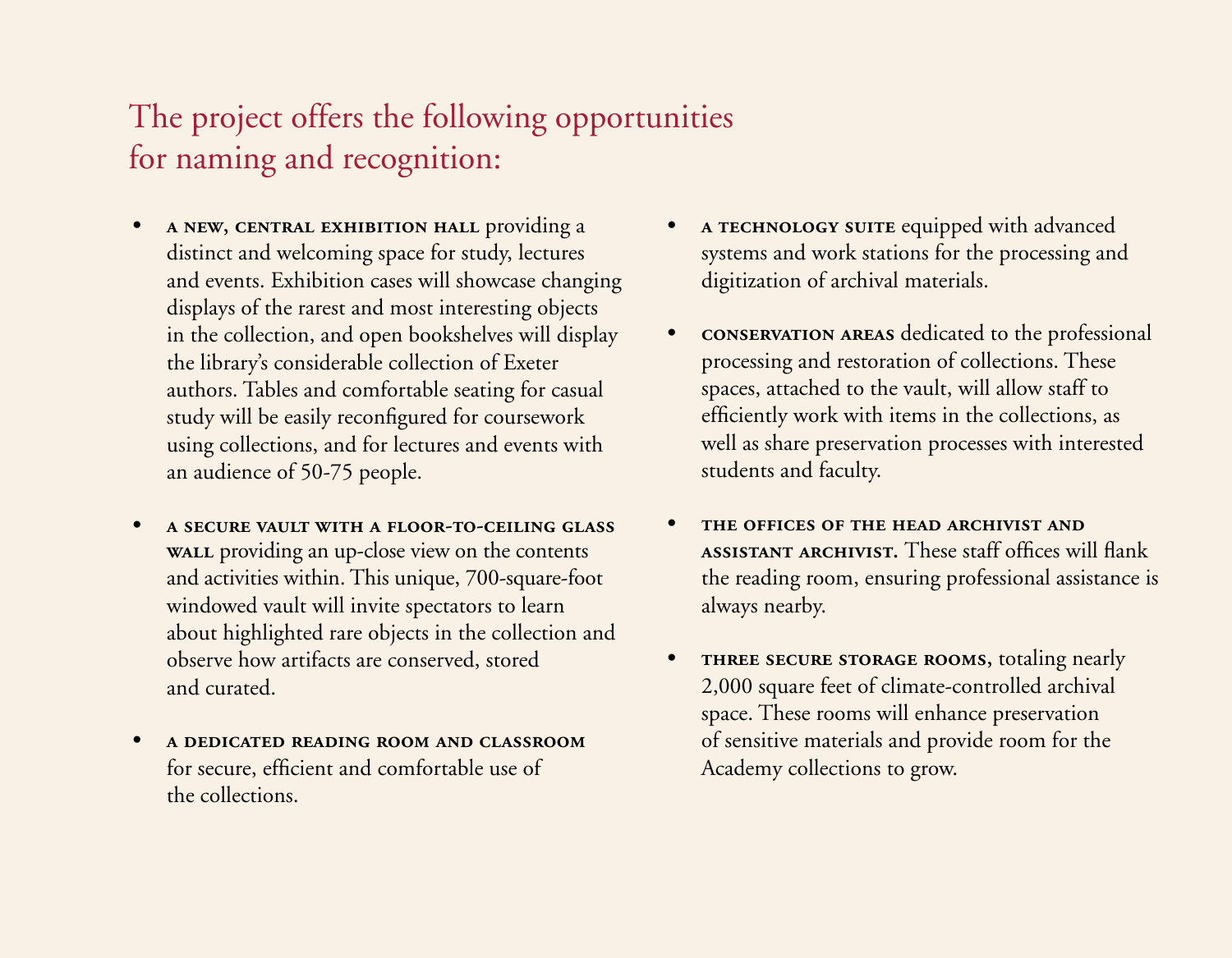## *The Center for Archives and Special Collections Naming and Recognition Opportunities*

#### **the center for archives and special collections**  $$3,000,000$

#### **endowed head of archives and special collections \$ 2,000,000**





**storage (3)** *Archives & Special Collections Architectural Plan*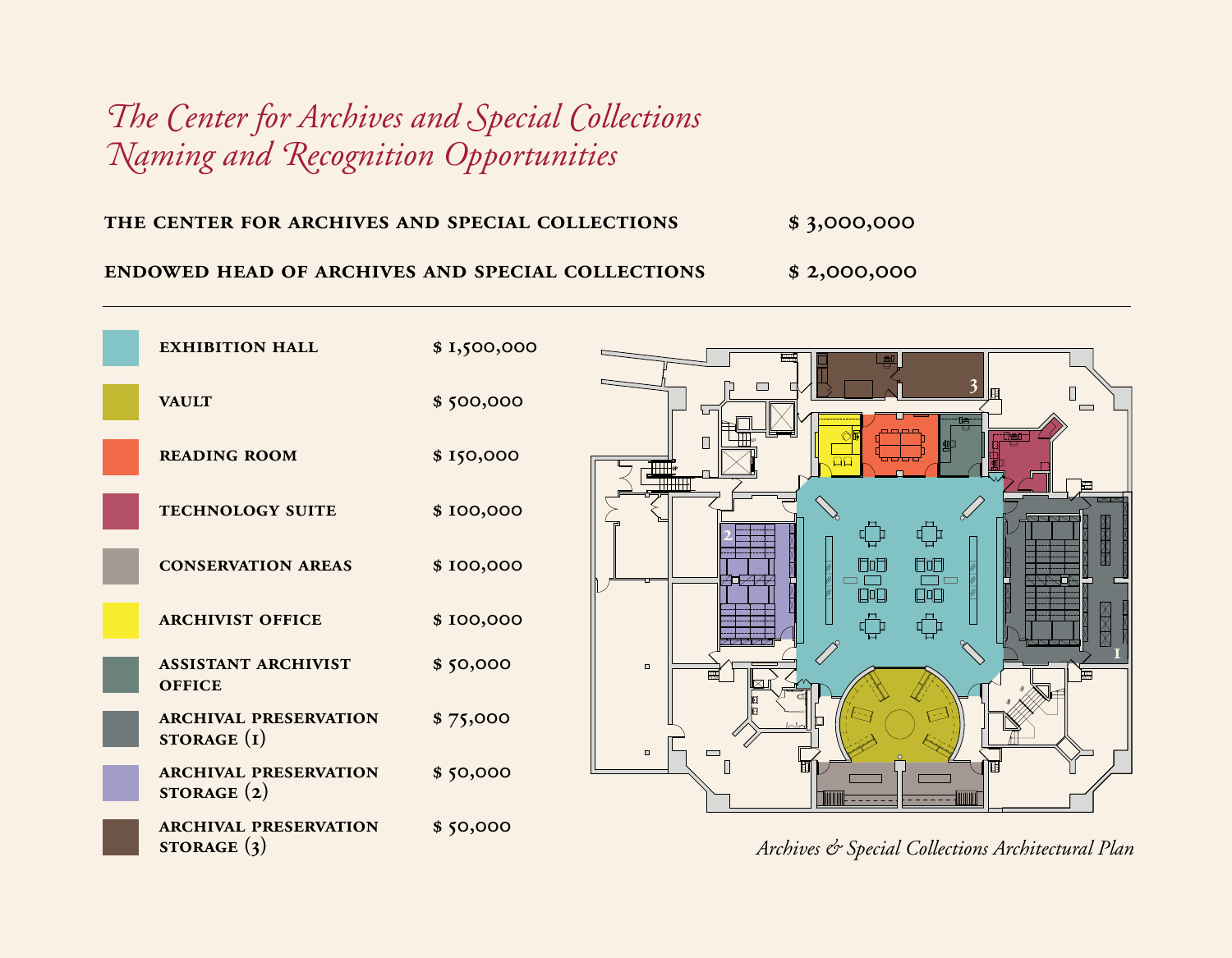

*If you are interested in learning more, please contact Director of Principal and Major Gifts Chuck Ramsay: 603-777-3482 or cramsay@exeter.edu*